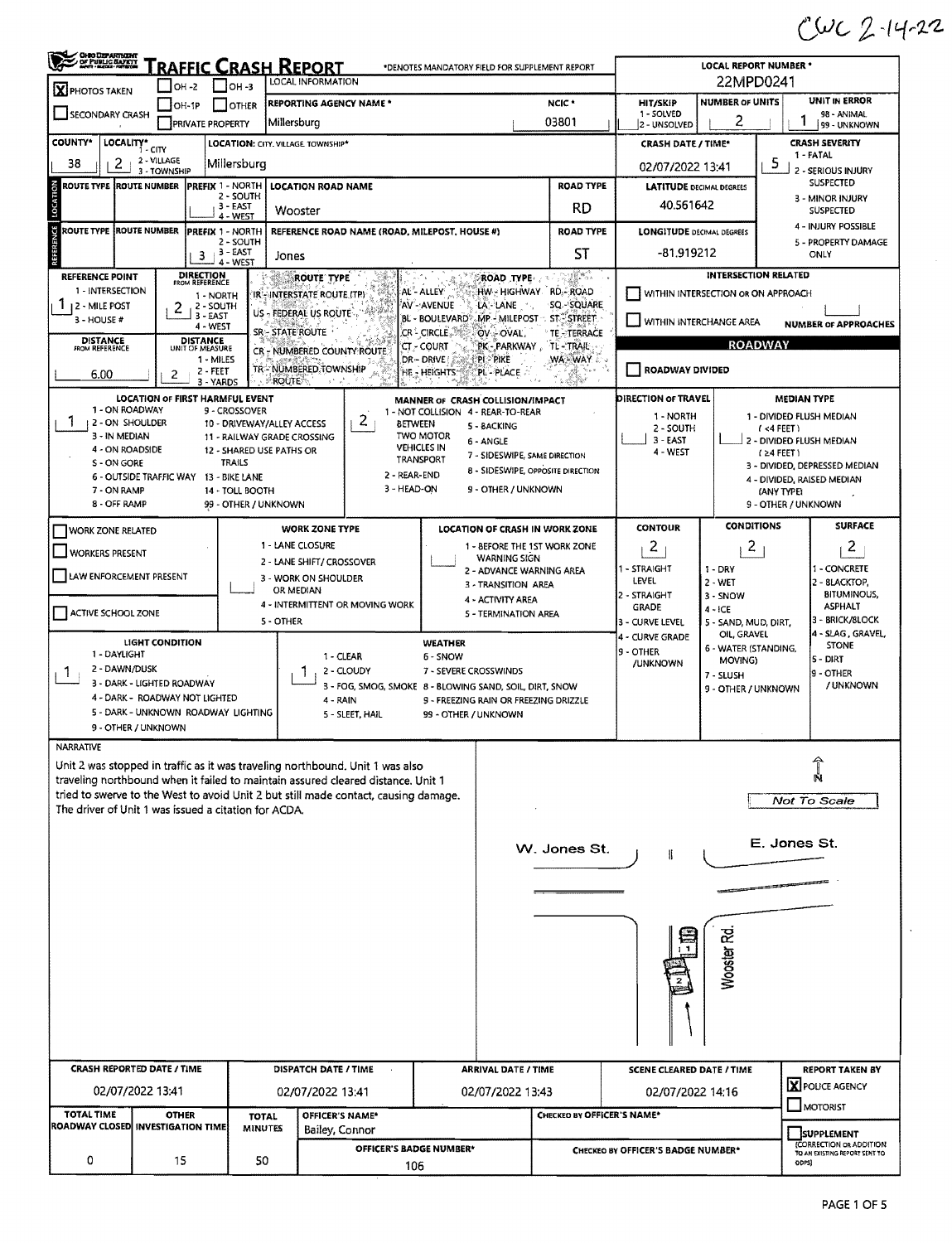|                                  | <b>OHIO DEPARTMENT</b><br>OF PUBLIC BAPETY                                                    |                                                                        | <b>LOCAL REPORT NUMBER</b>                                                               |                                                                               |                                               |                                              |                                                                   |                      |                                                                      |  |  |  |
|----------------------------------|-----------------------------------------------------------------------------------------------|------------------------------------------------------------------------|------------------------------------------------------------------------------------------|-------------------------------------------------------------------------------|-----------------------------------------------|----------------------------------------------|-------------------------------------------------------------------|----------------------|----------------------------------------------------------------------|--|--|--|
|                                  |                                                                                               |                                                                        |                                                                                          | 22MPD0241                                                                     |                                               |                                              |                                                                   |                      |                                                                      |  |  |  |
| UNIT#                            | OWNER NAME: LAST, FIRST, MIDDLE (C) SAME AS DRIVER)                                           |                                                                        | DAMAGE                                                                                   |                                                                               |                                               |                                              |                                                                   |                      |                                                                      |  |  |  |
|                                  | VANSICKLE, BRIGETTE, TAYLOR                                                                   |                                                                        |                                                                                          |                                                                               | 330-600-9530                                  |                                              |                                                                   |                      | <b>DAMAGE SCALE</b>                                                  |  |  |  |
|                                  | OWNER ADDRESS: STREET, CITY, STATE, ZIP( C) SAME AS DRIVER)                                   |                                                                        |                                                                                          | 1 - NONE<br>3 - FUNCTIONAL DAMAGE<br>2 - MINOR DAMAGE<br>4 - DISABLING DAMAGE |                                               |                                              |                                                                   |                      |                                                                      |  |  |  |
|                                  | 471 HEBRON ST., MILLERSBURG, OH, 44654<br>COMMERCIAL CARRIER: NAME, ADDRESS, CITY, STATE, ZIP |                                                                        |                                                                                          |                                                                               |                                               | COMMERCIAL CARRIER PHONE: INCLUDE AREA CODE  | 9 - UNKNOWN                                                       |                      |                                                                      |  |  |  |
|                                  |                                                                                               |                                                                        |                                                                                          |                                                                               |                                               |                                              | DAMAGED AREA(S)                                                   |                      |                                                                      |  |  |  |
|                                  | LP STATE   LICENSE PLATE #                                                                    |                                                                        | <b>VEHICLE IDENTIFICATION #</b>                                                          |                                                                               | <b>VEHICLE YEAR</b>                           | <b>VEHICLE MAKE</b>                          | <b>INDICATE ALL THAT APPLY</b>                                    |                      |                                                                      |  |  |  |
| OH                               | JKZ9081                                                                                       |                                                                        | 1J4RG4GK9AC158607                                                                        |                                                                               | 2010                                          | JEEP                                         |                                                                   |                      |                                                                      |  |  |  |
| <b>X</b> INSURANCE               | <b>INSURANCE COMPANY</b><br><b>PROGRESSIVE</b>                                                |                                                                        | <b>INSURANCE POLICY #</b><br>945605499                                                   |                                                                               | COLOR                                         | <b>VEHICLE MODEL</b><br>COMMANDER            |                                                                   |                      |                                                                      |  |  |  |
|                                  | <b>TYPE OF USE</b>                                                                            |                                                                        | US DOT #                                                                                 |                                                                               | BLK<br>TOWED BY: COMPANY NAME                 |                                              |                                                                   |                      |                                                                      |  |  |  |
| <b>COMMERCIAL</b>                | <b>GOVERNMENT</b>                                                                             | IN EMERGENCY<br>RESPONSE                                               |                                                                                          |                                                                               |                                               |                                              |                                                                   |                      |                                                                      |  |  |  |
| INTERLOCK                        |                                                                                               | # OCCUPANTS                                                            | VEHICLE WEIGHT GVWR/GCWR<br>$1 - 510K$ LBS.                                              |                                                                               | MATERIAL<br>CLASS <sup>#</sup>                | <b>HAZARDOUS MATERIAL</b><br>PLACARD ID #    |                                                                   |                      |                                                                      |  |  |  |
| <b>DEVICE</b><br><b>EQUIPPED</b> | HIT/SKIP UNIT                                                                                 |                                                                        | 2 - 10.001 - 26K LBS.<br>3 - > 26K LBS.                                                  |                                                                               | RELEASED<br>PLACARD                           |                                              |                                                                   |                      |                                                                      |  |  |  |
|                                  | 1 - PASSENGER CAR                                                                             | 6 - VAN (9-15 SEATS)                                                   | 12 - GOLF CART                                                                           |                                                                               | 18 - LIMO (LIVERY VEHICLE)                    | 23 - PEDESTRIAN/SKATER                       |                                                                   |                      |                                                                      |  |  |  |
|                                  | 2 - PASSENGER VAN<br>(MINIVAN)                                                                | 7 - MOTORCYCLE 2-WHEELED<br><b>8 - MOTORCYCLE 3-WHEELED</b>            | 13 - SNOWMOBILE<br>14 - SINGLE UNIT                                                      |                                                                               | 19 - 8US (16+ PASSENGERS)                     | 24 - WHEELCHAIR (ANY TYPE)                   |                                                                   |                      |                                                                      |  |  |  |
|                                  | UNIT TYPE 3 - SPORT UTILITY                                                                   | 9 - AUTOCYCLE                                                          | <b>TRUCK</b>                                                                             | 20 - OTHER VEHICLE<br>21 - HEAVY EQUIPMENT                                    |                                               | 2S - OTHER NON-MOTORIST<br>26 - BICYCLE      |                                                                   |                      |                                                                      |  |  |  |
|                                  | VEHICLE<br>4 - PICK UP                                                                        | 10 - MOPED OR MOTORIZED<br>BICYCLE                                     | 1S - SEMI-TRACTOR<br>16 - FARM EQUIPMENT                                                 |                                                                               | 22 - ANIMAL WITH RIDER OR                     | 27 - TRAIN                                   |                                                                   |                      |                                                                      |  |  |  |
|                                  | S - CARGO VAN                                                                                 | 11 - ALL TERRAIN VEHICLE                                               | 17 - MOTORHOME                                                                           |                                                                               | ANIMAL-DRAWN VEHICLE                          | 99 - UNKNOWN OR HIT/SKIP                     |                                                                   |                      |                                                                      |  |  |  |
| VEHICLE<br>0                     | # OF TRAILING UNITS                                                                           | (ATV/UTV)                                                              |                                                                                          |                                                                               |                                               |                                              |                                                                   |                      |                                                                      |  |  |  |
|                                  | WAS VEHICLE OPERATING IN AUTONOMOUS                                                           |                                                                        | 0 - NO AUTOMATION                                                                        |                                                                               | 3 - CONDITIONAL AUTOMATION 9 - UNKNOWN        |                                              |                                                                   |                      |                                                                      |  |  |  |
|                                  | MODE WHEN CRASH OCCURRED?                                                                     | 0                                                                      | 1 - DRIVER ASSISTANCE                                                                    |                                                                               | 4 - HIGH AUTOMATION                           |                                              |                                                                   |                      |                                                                      |  |  |  |
| ۷                                |                                                                                               | MODE LEVEL                                                             | 1 - YES 2 - NO 9 - OTHER / UNKNOWN AUTONOMOUS 2 - PARTIAL AUTOMATION 5 - FULL AUTOMATION |                                                                               |                                               |                                              |                                                                   |                      |                                                                      |  |  |  |
|                                  | 1 - NONE                                                                                      | 6 - BUS - CHARTER/TOUR                                                 | $11 - FIRE$                                                                              | 16 - FARM                                                                     |                                               | 21 - MAIL CARRIER                            |                                                                   |                      |                                                                      |  |  |  |
|                                  | $2 - TAXt$<br>3 - ELECTRONIC RIDE                                                             | 7 - BUS - INTERCITY                                                    | 12 - MILITARY                                                                            |                                                                               | 17 - MOWING                                   | 99 - OTHER / UNKNOWN                         |                                                                   |                      |                                                                      |  |  |  |
| <b>SPECIAL</b>                   | SHARING                                                                                       | <b>B - BUS - SHUTTLE</b><br>9 - BUS - OTHER                            | 13 - POLICE<br>14 - PUBLIC UTILITY                                                       |                                                                               | 18 - SNOW REMOVAL<br>19 - TOWING              |                                              |                                                                   |                      |                                                                      |  |  |  |
|                                  | <b>FUNCTION 4 - SCHOOL TRANSPORT</b><br>S - BUS - TRANSIT/COMMUTER                            | 10 - AMBULANCE                                                         | 1S - CONSTRUCTION EQUIP. 20 - SAFETY SERVICE                                             | <b>PATROL</b>                                                                 |                                               |                                              | 12                                                                |                      |                                                                      |  |  |  |
|                                  | 1 - NO CARGO BODY TYPE                                                                        | 4 - LOGGING                                                            | 7 - GRAIN/CHIPS/GRAVEL                                                                   | 11 - DUMP                                                                     |                                               | 99 - OTHER / UNKNOWN                         |                                                                   |                      |                                                                      |  |  |  |
|                                  | / NOT APPLICABLE<br>2 - BUS                                                                   | 5 - INTERMODAL                                                         | B - POLE                                                                                 |                                                                               | 12 - CONCRETE MIXER                           |                                              |                                                                   |                      |                                                                      |  |  |  |
| CARGO<br><b>BODY</b>             | 3 - VEHICLE TOWING                                                                            | <b>CONTAINER CHASSIS</b><br>6 - CARGOVAN                               | 9 - CARGO TANK<br>10 - FLAT BED                                                          |                                                                               | 13 - AUTO TRANSPORTER<br>14 - GARBAGE/REFUSE  |                                              | ıτ<br>۹<br>۹                                                      |                      |                                                                      |  |  |  |
| <b>TYPE</b>                      | ANOTHER MOTOR VEHICLE                                                                         | /ENCLOSED BOX                                                          |                                                                                          |                                                                               |                                               |                                              |                                                                   |                      | Θ                                                                    |  |  |  |
|                                  | 1 - TURN SIGNALS<br>2 - HEAD LAMPS                                                            | 4 - BRAKES<br>5 - STEERING                                             | 7 - WORN OR SLICK TIRES<br><b>8 - TRAILER EQUIPMENT</b>                                  |                                                                               | 9 - MOTOR TROUBLE<br>10 - DISABLED FROM PRIOR | 99 - OTHER / UNKNOWN                         |                                                                   |                      |                                                                      |  |  |  |
| <b>VEHICLE</b><br><b>DEFECTS</b> | 3 - TAIL LAMPS                                                                                | <b>6 - TIRE BLOWOUT</b>                                                | DEFECTIVE                                                                                |                                                                               | <b>ACCIDENT</b>                               |                                              |                                                                   |                      |                                                                      |  |  |  |
|                                  | 1 - INTERSECTION -                                                                            | 4 - MIDBLOCK -                                                         | 7 - SHOULDER/ROADSIDE                                                                    |                                                                               | 10 - DRIVEWAY ACCESS                          | 99 - OTHER / UNKNOWN                         | $\Box$ - NO DAMAGE [ 0 ]                                          |                      | J- UNDERCARRIAGE [ 14 ]                                              |  |  |  |
|                                  | MARKED CROSSWALK                                                                              | MARKED CROSSWALK                                                       | 8 - SIDEWALK                                                                             |                                                                               | 11 - SHARED USE PATHS                         |                                              | $\Box$ -TOP[13]<br>$\Box$ - ALL AREAS [15]                        |                      |                                                                      |  |  |  |
| NON-<br><b>NOTORIST</b>          | 2 - INTERSECTION -<br>UNMARKED CROSSWALK                                                      | S - TRAVEL LANE -<br>OTHER LOCATION                                    | 9 - MEDIAN/CROSSING                                                                      |                                                                               | <b>OR TRAILS</b><br>12 - FIRST RESPONDER      |                                              |                                                                   |                      | $\Box$ - UNIT NOT AT SCENE [16]                                      |  |  |  |
| LOCATION                         | 3 - INTERSECTION - OTHER                                                                      | 6 - BICYCLE LANE                                                       | <b>ISLAND</b>                                                                            |                                                                               | AT INCIDENT SCENE                             |                                              |                                                                   |                      |                                                                      |  |  |  |
|                                  | 1 - NON-CONTACT<br>2 - NON-COLLISION                                                          | 1 - STRAIGHT AHEAD<br>2 - BACKING                                      | - LEAVING TRAFFIC<br>LANE                                                                |                                                                               | - WALKING, RUNNING,<br>JOGGING, PLAYING       | 21 - STANDING OUTSIDE<br>DISABLED VEHICLE    | INITIAL POINT OF CONTACT<br>0 - NO DAMAGE<br>14 - UNDERCARRIAGE   |                      |                                                                      |  |  |  |
| 3                                | 3 - STRIKING                                                                                  | 3 - CHANGING LANES<br>4 - OVERTAKING/PASSING                           | 10 - PARKED<br>11 - SLOWING OR STOPPED                                                   |                                                                               | 16 - WORKING<br>17 - PUSHING VEHICLE          | 99 - OTHER / UNKNOWN                         | 1-12 - REFER TO UNIT 15 - VEHICLE NOT AT SCENE<br>7               |                      |                                                                      |  |  |  |
| <b>ACTION</b>                    | 4 - STRUCK                                                                                    | PRE-CRASH 5 - MAKING RIGHT TURN<br><b>ACTIONS 6 - MAKING LEFT TURN</b> | IN TRAFFIC<br>12 - DRIVERLESS                                                            |                                                                               | 18 - APPROACHING OR<br>LEAVING VEHICLE        |                                              | <b>DIAGRAM</b><br>99 - UNKNOWN                                    |                      |                                                                      |  |  |  |
|                                  | 5 - BOTH STRIKING<br>& STRUCK                                                                 | 7 - MAKING U-TURN                                                      | 13 - NEGOTIATING A CURVE                                                                 |                                                                               | 19 - STANDING                                 |                                              | 13 - TOP                                                          |                      |                                                                      |  |  |  |
|                                  | 9 - OTHER / UNKNOWN                                                                           | <b>B - ENTERING TRAFFIC</b><br>LANE                                    | 14 - ENTERING OR CROSSING 20 - OTHER NON-MOTORIST<br>SPECIFIED LOCATION                  |                                                                               |                                               |                                              |                                                                   |                      | TRAFFIC                                                              |  |  |  |
|                                  | 1 - NONE<br>2 - FAILURE TO YIELD                                                              | /ACDA                                                                  | B - FOLLOWING TOO CLOSE 13 - IMPROPER START FROM<br>A PARKED POSITION                    |                                                                               | 1B - OPERATING DEFECTIVE<br><b>EQUIPMENT</b>  | 23 - OPENING DOOR INTO<br>ROADWAY            | <b>TRAFFICWAY FLOW</b>                                            |                      | <b>TRAFFIC CONTROL</b>                                               |  |  |  |
|                                  | 3 - RAN RED LIGHT                                                                             | 9 - IMPROPER LANE                                                      | 14 - STOPPED OR PARKED                                                                   |                                                                               | 19 - LOAD SHIFTING                            | 99 - OTHER IMPROPER                          | 1 - ONE-WAY<br>2 - TWO-WAY                                        |                      | 1 - ROUNDABOUT 4 - STOP SIGN                                         |  |  |  |
| 8                                | 4 - RAN STOP SIGN<br>5 - UNSAFE SPEED                                                         | CHANGE<br>10 - IMPROPER PASSING                                        | ILLEGALLY<br>1S - SWERVING TO AVOID                                                      |                                                                               | /FALLING/SPILLING<br>20 - IMPROPER CROSSING   | <b>ACTION</b>                                | 2                                                                 | 6                    | 2 - SIGNAL<br>5 - YIELD SIGN<br>3 - FLASHER<br><b>6 - NO CONTROL</b> |  |  |  |
|                                  | CONTRIBUTING 6 - IMPROPER TURN<br>CIRCUMSTANCES <sub>7</sub> - LEFT OF CENTER                 | 11 - DROVE OFF ROAD<br>12 - IMPROPER BACKING                           | 16 - WRONG WAY<br>17 - VISION OBSTRUCTION                                                |                                                                               | 21 - LYING IN ROADWAY<br>22 - NOT DISCERNIBLE |                                              | # OF THROUGH LANES                                                |                      | <b>RAIL GRADE CROSSING</b>                                           |  |  |  |
| EVENTS <sub>(S)</sub>            |                                                                                               |                                                                        |                                                                                          |                                                                               |                                               |                                              | ON ROAD                                                           |                      | 1 - NOT INVLOVED                                                     |  |  |  |
|                                  | SEOUENCE OF EVENTS                                                                            |                                                                        |                                                                                          |                                                                               |                                               | adam di databar                              | 2                                                                 |                      | 2 - INVOLVED-ACTIVE CROSSING<br>3 - INVOLVED-PASSIVE CROSSING        |  |  |  |
| 20                               | 1 - OVERTURN/ROLLOVER<br>2 - FIRE/EXPLOSION                                                   | 7 - SEPARATION OF UNITS                                                | 12 - DOWNHILL RUNAWAY                                                                    |                                                                               | 19 - ANIMAL -OTHER                            | 23 - STRUCK BY FALLING,<br>SHIFTING CARGO OR |                                                                   |                      |                                                                      |  |  |  |
|                                  | 3 - IMMERSION                                                                                 | <b>B - RAN OFF ROAD RIGHT</b><br>9 - RAN OFF ROAD LEFT                 | 13 - OTHER NON-COLLISION 20 - MOTOR VEHICLE IN<br>14 - PEDESTRIAN                        |                                                                               | TRANSPORT                                     | ANYTHING SET IN<br>MOTION BY A MOTOR         |                                                                   |                      | UNIT / NON-MOTORIST DIRECTION                                        |  |  |  |
| 2                                | 4 - JACKKNIFE<br>5 - CARGO / EQUIPMENT                                                        | 10 - CROSS MEDIAN<br>11 - CROSS CENTERLINE -                           | 15 - PEDALCYCLE<br>16 - RAILWAY VEHICLE                                                  |                                                                               | 21 - PARKED MOTOR<br>VEHICLE                  | VEHICLE<br>24 - OTHER MOVABLE                |                                                                   |                      | 1 - NORTH<br>S - NORTHEAST<br>2 - SOUTH<br>6 - NORTHWEST             |  |  |  |
|                                  | LOSS OR SHIFT<br><b>6 - EQUIPMENT FAILURE</b>                                                 | OPPOSITE DIRECTION<br>OF TRAVEL                                        | 17 - ANIMAL - FARM<br>18 - ANIMAL - DEER                                                 |                                                                               | 22 - WORK ZONE<br>MAINTENANCE                 | OBJECT                                       |                                                                   |                      | $3 -$ EAST<br>7 - SOUTHEAST                                          |  |  |  |
| з                                |                                                                                               |                                                                        |                                                                                          |                                                                               | EQUIPMENT                                     |                                              | $F_{ROM}$   2  <br>$\lceil \frac{1}{\lceil \log n \rceil} \rceil$ |                      | 4 - WEST<br>8 - SOUTHWEST<br>9 - OTHER / UNKNOWN                     |  |  |  |
|                                  | 25 - IMPACT ATTENUATOR 31 - GUARDRAIL END                                                     |                                                                        | - COLLISION WITH FIXED OBJECT - STRUCK - - -<br>38 - OVERHEAD SIGN POST                  |                                                                               | 45 - EMBANKMENT                               | لتعشيف شيتغيست<br>52 - BUILDING              |                                                                   |                      |                                                                      |  |  |  |
|                                  | / CRASH CUSHION<br>26 - BRIDGE OVERHEAD                                                       | 32 - PORTABLE BARRIER<br>33 - MEDIAN CABLE BARRIER                     | 39 - LIGHT / LUMINARIES<br><b>SUPPORT</b>                                                | 46 - FENCE                                                                    | 47 - MAILBOX                                  | 53 - TUNNEL<br><b>54 - OTHER FIXED</b>       | <b>UNIT SPEED</b>                                                 |                      | DETECTED SPEED                                                       |  |  |  |
| 5.                               | <b>STRUCTURE</b><br>27 - 8RIDGE PIER OR                                                       | 34 - MEDIAN GUARDRAIL<br><b>BARRIER</b>                                | 40 - UTILITY POLE<br>41 - OTHER POST, POLE                                               | 48 - TREE                                                                     | 49 - FIRE HYDRANT                             | OBJECT<br>99 - OTHER / UNKNOWN               | 35                                                                |                      | 1 - STATED / ESTIMATED SPEED                                         |  |  |  |
|                                  | <b>ABUTMENT</b><br>28 - BRIDGE PARAPET                                                        | 35 - MEDIAN CONCRETE<br><b>BARRIER</b>                                 | OR SUPPORT<br>42 - CULVERT                                                               |                                                                               | 50 - WORK ZONE<br><b>MAINTENANCE</b>          |                                              |                                                                   |                      |                                                                      |  |  |  |
|                                  | 29 - BRIDGE RAIL<br>30 - GUARDRAIL FACE                                                       | 36 - MEDIAN OTHER BARRIER 43 - CURB<br>37 - TRAFFIC SIGN POST          | 44 - DITCH                                                                               | 51 - WALL                                                                     | EQUIPMENT                                     |                                              | POSTED SPEED                                                      | 2 - CALCULATED / EDR |                                                                      |  |  |  |
|                                  | FIRST HARMFUL EVENT                                                                           |                                                                        | <b>MOST HARMFUL EVENT</b>                                                                |                                                                               |                                               |                                              | 35                                                                |                      | 3 - UNDETERMINED                                                     |  |  |  |
|                                  |                                                                                               |                                                                        |                                                                                          |                                                                               |                                               |                                              |                                                                   |                      |                                                                      |  |  |  |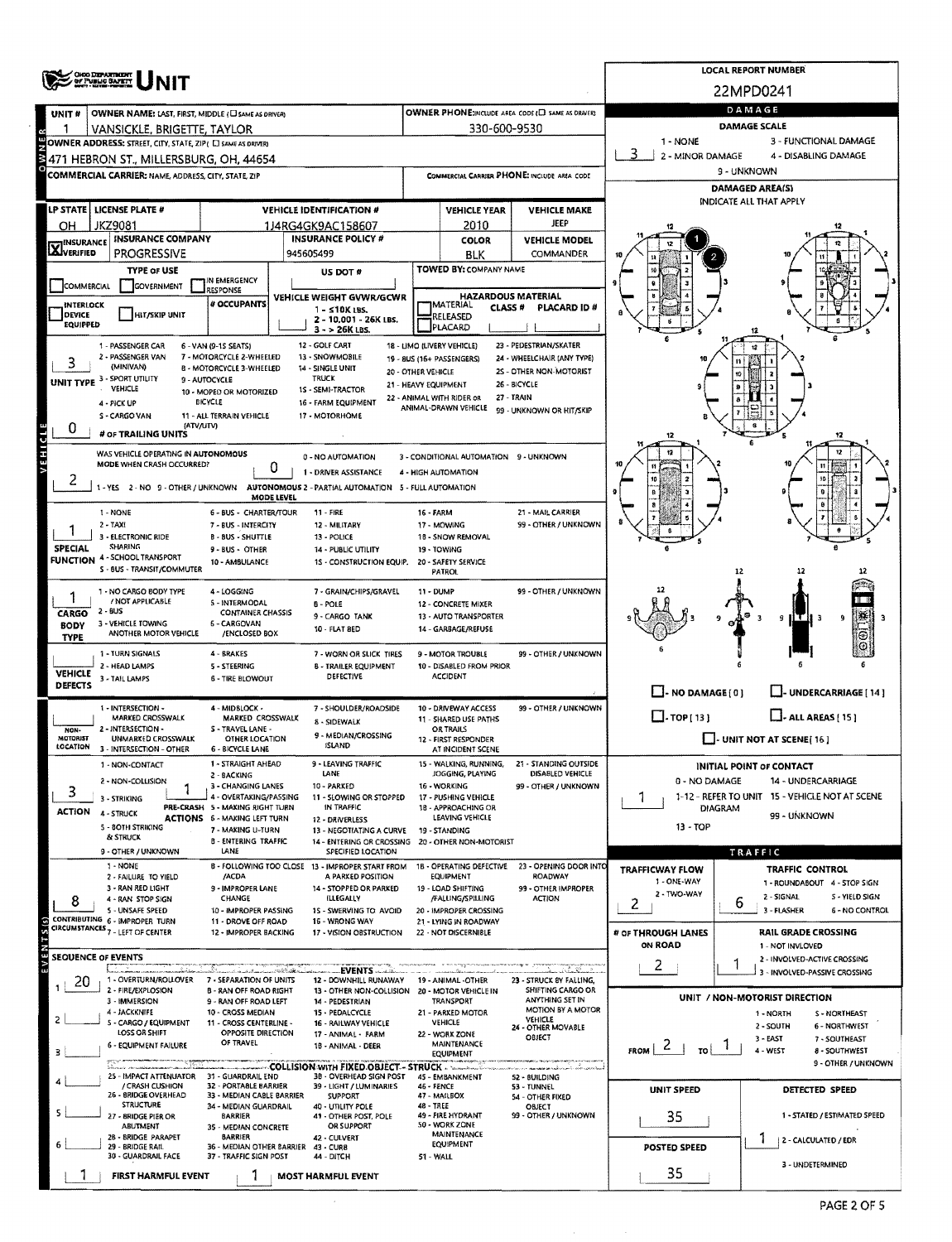|                            | <b>OHIO DIZPARTMENT</b><br>OF PUBLIC BAFETT                                     |                                                               | <b>LOCAL REPORT NUMBER</b>                                                                  |                                                                              |                                                             |                                                            |                                                                                    |                                                                  |                                                               |  |  |  |  |
|----------------------------|---------------------------------------------------------------------------------|---------------------------------------------------------------|---------------------------------------------------------------------------------------------|------------------------------------------------------------------------------|-------------------------------------------------------------|------------------------------------------------------------|------------------------------------------------------------------------------------|------------------------------------------------------------------|---------------------------------------------------------------|--|--|--|--|
|                            |                                                                                 |                                                               |                                                                                             |                                                                              |                                                             |                                                            | 22MPD0241                                                                          |                                                                  |                                                               |  |  |  |  |
| UNIT#                      | OWNER NAME: LAST, FIRST, MIDDLE (C) SAME AS DRIVER)                             |                                                               |                                                                                             |                                                                              |                                                             | <b>OWNER PHONE:INCLUDE AREA CODE(□ SAME AS DRIVER)</b>     |                                                                                    |                                                                  | DAMAGE                                                        |  |  |  |  |
| 2<br>R                     | CHUPP, TRISTIN, MICHAEL                                                         |                                                               |                                                                                             |                                                                              | 330-763-1034                                                |                                                            | <b>DAMAGE SCALE</b>                                                                |                                                                  |                                                               |  |  |  |  |
|                            | <b>BOWNER ADDRESS:</b> STREET, CITY, STATE, ZIP <sub>1</sub> (3) SAME AS DRIVER |                                                               |                                                                                             |                                                                              |                                                             |                                                            | 1 - NONE<br>3 - FUNCTIONAL DAMAGE<br>3<br>2 - MINOR DAMAGE<br>4 - DISABLING DAMAGE |                                                                  |                                                               |  |  |  |  |
|                            | COMMERCIAL CARRIER: NAME, ADDRESS, CITY, STATE, ZIP                             |                                                               |                                                                                             |                                                                              |                                                             | COMMERCIAL CARRIER PHONE: INCLUDE AREA CODE                | 9 - UNKNOWN                                                                        |                                                                  |                                                               |  |  |  |  |
|                            |                                                                                 |                                                               |                                                                                             |                                                                              | <b>DAMAGED AREA(S)</b>                                      |                                                            |                                                                                    |                                                                  |                                                               |  |  |  |  |
|                            | LP STATE   LICENSE PLATE #                                                      |                                                               | <b>VEHICLE IDENTIFICATION #</b>                                                             |                                                                              | <b>VEHICLE YEAR</b>                                         | <b>VEHICLE MAKE</b>                                        | INDICATE ALL THAT APPLY                                                            |                                                                  |                                                               |  |  |  |  |
| OH                         | <b>HZU5571</b>                                                                  |                                                               | 1GTDT148368184469                                                                           |                                                                              | 2006                                                        | GMC                                                        |                                                                                    |                                                                  |                                                               |  |  |  |  |
| <b>X</b> INSURANCE         | <b>INSURANCE COMPANY</b>                                                        |                                                               | <b>INSURANCE POLICY #</b>                                                                   | <b>COLOR</b><br><b>VEHICLE MODEL</b>                                         |                                                             |                                                            |                                                                                    |                                                                  |                                                               |  |  |  |  |
|                            | <b>PROGRESSIVE</b>                                                              |                                                               | 912937060                                                                                   |                                                                              | BLU                                                         | CANYON                                                     |                                                                                    |                                                                  |                                                               |  |  |  |  |
| COMMERCIAL                 | <b>TYPE OF USE</b><br>GOVERNMENT                                                | IN EMERGENCY                                                  | US DOT #                                                                                    | TOWED BY: COMPANY NAME                                                       |                                                             |                                                            |                                                                                    |                                                                  |                                                               |  |  |  |  |
| INTERLOCK                  |                                                                                 | <b>RESPONSE</b><br># OCCUPANTS                                | VEHICLE WEIGHT GVWR/GCWR                                                                    |                                                                              | <b>HAZARDOUS MATERIAL</b><br>MATERIAL<br>CLASS <sup>#</sup> | <b>PLACARD ID#</b>                                         |                                                                                    |                                                                  |                                                               |  |  |  |  |
| <b>DEVICE</b><br>EQUIPPED  | HIT/SKIP UNIT                                                                   |                                                               | $1 - 510K$ LBS.<br>2 - 10.001 - 26K LBS.                                                    |                                                                              | RELEASED                                                    |                                                            |                                                                                    |                                                                  |                                                               |  |  |  |  |
|                            |                                                                                 |                                                               | $3 - 26K$ LBS.<br>12 - GOLF CART                                                            |                                                                              | PLACARD                                                     | 23 - PEDESTRIAN/SKATER                                     |                                                                                    |                                                                  |                                                               |  |  |  |  |
|                            | 1 - PASSENGER CAR<br>2 - PASSENGER VAN                                          | 6 - VAN (9-15 SEATS)<br>7 - MOTORCYCLE 2-WHEELED              | 13 - SNOWMOBILE                                                                             |                                                                              | 18 - LIMO (LIVERY VEHICLE)<br>19 - BUS (16+ PASSENGERS)     | 24 - WHEELCHAIR (ANY TYPE)                                 | 10                                                                                 |                                                                  |                                                               |  |  |  |  |
|                            | (MINIVAN)<br>UNIT TYPE 3 - SPORT UTILITY                                        | 8 - MOTORCYCLE 3-WHEELED<br>9 - AUTOCYCLE                     | 14 - SINGLE UNIT<br>TRUCK                                                                   | 20 - OTHER VEHICLE                                                           |                                                             | 25 - OTHER NON-MOTORIST                                    |                                                                                    |                                                                  |                                                               |  |  |  |  |
|                            | VEHICLE                                                                         | 10 - MOPED OR MOTORIZED<br><b>BICYCLE</b>                     | 15 - SEMI-TRACTOR                                                                           | 21 - HEAVY EQUIPMENT                                                         | 22 - ANIMAL WITH RIDER OR                                   | 26 - BICYCLE<br>27 - TRAIN                                 |                                                                                    |                                                                  |                                                               |  |  |  |  |
|                            | 4 - PICK UP<br>5 - CARGO VAN                                                    | 11 - ALL TERRAIN VEHICLE                                      | 16 - FARM EQUIPMENT<br>17 - MOTORHOME                                                       |                                                                              | ANIMAL-DRAWN VEHICLE                                        | 99 - UNKNOWN OR HIT/SKIP                                   |                                                                                    |                                                                  |                                                               |  |  |  |  |
| 0                          | (ATV/UTV)<br># OF TRAILING UNITS                                                |                                                               |                                                                                             |                                                                              |                                                             |                                                            | 12                                                                                 |                                                                  | 12                                                            |  |  |  |  |
| VEHICLE                    | WAS VEHICLE OPERATING IN AUTONOMOUS                                             |                                                               |                                                                                             |                                                                              | 3 - CONDITIONAL AUTOMATION 9 - UNKNOWN                      |                                                            | 12                                                                                 |                                                                  |                                                               |  |  |  |  |
|                            | MODE WHEN CRASH OCCURRED?                                                       | 0                                                             | 0 - NO AUTOMATION<br>1 - DRIVER ASSISTANCE                                                  |                                                                              |                                                             |                                                            |                                                                                    |                                                                  |                                                               |  |  |  |  |
| ۷                          | 1 - YES 2 - NO 9 - OTHER / UNKNOWN                                              |                                                               |                                                                                             | 4 - HIGH AUTOMATION<br>AUTONOMOUS 2 - PARTIAL AUTOMATION 5 - FULL AUTOMATION |                                                             |                                                            |                                                                                    |                                                                  |                                                               |  |  |  |  |
|                            |                                                                                 | MODE LEVEL                                                    |                                                                                             |                                                                              |                                                             |                                                            |                                                                                    |                                                                  |                                                               |  |  |  |  |
|                            | 1 - NONE<br>$2 - TAXI$                                                          | 6 - BUS - CHARTER/TOUR<br>7 - BUS - INTERCITY                 | $11 - FIRE$<br>12 - MILITARY                                                                | 16 - FARM                                                                    | 17 - MOWING                                                 | 21 - MAIL CARRIER<br>99 - OTHER / UNKNOWN                  |                                                                                    |                                                                  |                                                               |  |  |  |  |
| <b>SPECIAL</b>             | 3 - ELECTRONIC RIDE<br><b>SHARING</b>                                           | 8 - BUS - SHUTTLE                                             | 13 - POLICE                                                                                 |                                                                              | 18 - SNOW REMOVAL                                           |                                                            |                                                                                    |                                                                  |                                                               |  |  |  |  |
|                            | FUNCTION 4 - SCHOOL TRANSPORT                                                   | 9 - BUS - OTHER<br>10 - AMBULANCE                             | 14 - PUBLIC UTILITY<br>15 - CONSTRUCTION EQUIP.                                             | 19 - TOWING<br>20 - SAFETY SERVICE                                           |                                                             |                                                            |                                                                                    |                                                                  |                                                               |  |  |  |  |
|                            | 5 - BUS - TRANSIT/COMMUTER                                                      |                                                               |                                                                                             |                                                                              | PATROL                                                      |                                                            |                                                                                    | 12                                                               |                                                               |  |  |  |  |
|                            | 1 - NO CARGO BODY TYPE<br>/ NOT APPLICABLE                                      | 4 - LOGGING<br>5 - INTERMODAL                                 | 7 - GRAIN/CHIPS/GRAVEL                                                                      | 11 - DUMP                                                                    |                                                             | 99 - OTHER / UNKNOWN                                       |                                                                                    |                                                                  |                                                               |  |  |  |  |
| CARGO                      | 2 - BUS                                                                         | <b>CONTAINER CHASSIS</b>                                      | $8 - POLE$<br>9 - CARGO TANK                                                                |                                                                              | 12 - CONCRETE MIXER<br>13 - AUTO TRANSPORTER                |                                                            |                                                                                    |                                                                  | 灘<br>9                                                        |  |  |  |  |
| <b>BODY</b><br><b>TYPE</b> | 3 - VEHICLE TOWING<br>ANOTHER MOTOR VEHICLE                                     | 6 - CARGOVAN<br>/ENCLOSED BOX                                 | 10 - FLAT BED                                                                               | 14 - GARBAGE/REFUSE                                                          |                                                             |                                                            |                                                                                    |                                                                  | Θ                                                             |  |  |  |  |
|                            | 1 - TURN SIGNALS                                                                | 4 - BRAKES                                                    | 7 - WORN OR SLICK TIRES                                                                     |                                                                              | 9 - MOTOR TROUBLE                                           | 99 - OTHER / UNKNOWN                                       |                                                                                    |                                                                  |                                                               |  |  |  |  |
| VEHICLE                    | 2 - HEAD LAMPS<br>3 - TAIL LAMPS                                                | 5 - STEERING<br><b>6 - TIRE BLOWOUT</b>                       | <b>B - TRAILER EQUIPMENT</b><br>DEFECTIVE                                                   |                                                                              | 10 - DISABLED FROM PRIOR<br><b>ACCIDENT</b>                 |                                                            |                                                                                    |                                                                  |                                                               |  |  |  |  |
| <b>DEFECTS</b>             |                                                                                 |                                                               |                                                                                             |                                                                              |                                                             |                                                            | $\Box$ - NO DAMAGE [ 0 ]                                                           |                                                                  | - UNDERCARRIAGE [ 14 ]                                        |  |  |  |  |
|                            | 1 - INTERSECTION -                                                              | 4 - MIDBLOCK -                                                | 7 - SHOULDER/ROADSIDE                                                                       | 10 - DRIVEWAY ACCESS                                                         | 99 - OTHER / UNKNOWN                                        | $\Box$ -TOP[13]<br>$\Box$ - ALL AREAS [ 15 ]               |                                                                                    |                                                                  |                                                               |  |  |  |  |
|                            | MARKED CROSSWALK<br>NON-MOTORIST 2 - INTERSECTION -                             | MARKED CROSSWALK<br>5 - TRAVEL LANE -                         | 8 - SIDEWALK<br>9 - MEDIAN/CROSSING                                                         | 11 - SHARED USE PATHS<br>OR TRAILS                                           |                                                             |                                                            |                                                                                    |                                                                  |                                                               |  |  |  |  |
| LOCATION                   | UNMARKED CROSSWALK<br>AT IMPACT 3 - INTERSECTION - OTHER                        | OTHER LOCATION<br>6 - BICYCLE LANE                            | ISLAND                                                                                      |                                                                              | 12 - FIRST RESPONDER<br>AT INCIDENT SCENE                   |                                                            |                                                                                    |                                                                  | $\Box$ - UNIT NOT AT SCENE [ 16 ]                             |  |  |  |  |
|                            | 1 - NON-CONTACT                                                                 | 1 - STRAIGHT AHEAD                                            | - LEAVING TRAFFIC                                                                           |                                                                              | WALKING, RUNNING,                                           | 21 - STANDING OUTSIDE                                      |                                                                                    |                                                                  | <b>INITIAL POINT OF CONTACT</b>                               |  |  |  |  |
|                            | 2 - NON-COLLISION                                                               | 2 - BACKING<br>3 - CHANGING LANES                             | LANE<br>10 - PARKED                                                                         |                                                                              | JOGGING, PLAYING<br>16 - WORKING                            | DISABLED VEHICLE<br>99 - OTHER / UNKNOWN                   | 0 - NO DAMAGE<br>14 - UNDERCARRIAGE                                                |                                                                  |                                                               |  |  |  |  |
| 4                          | 3 - STRIKING                                                                    | 4 - OVERTAKING/PASSING<br>PRE-CRASH 5 - MAKING RIGHT TURN     | 11 - SLOWING OR STOPPED<br>IN TRAFFIC                                                       |                                                                              | 17 - PUSHING VEHICLE<br>18 - APPROACHING OR                 |                                                            | 7                                                                                  | 1-12 - REFER TO UNIT 15 - VEHICLE NOT AT SCENE<br><b>DIAGRAM</b> |                                                               |  |  |  |  |
|                            | <b>ACTION 4 - STRUCK</b><br>5 - BOTH STRIKING                                   | <b>ACTIONS 6 - MAKING LEFT TURN</b>                           | 12 - DRIVERLESS                                                                             |                                                                              | LEAVING VEHICLE                                             |                                                            | 13 - TOP                                                                           |                                                                  | 99 - UNKNOWN                                                  |  |  |  |  |
|                            | & STRUCK                                                                        | 7 - MAKING U-TURN<br><b>B - ENTERING TRAFFIC</b>              | 13 - NEGOTIATING A CURVE 19 - STANDING<br>14 - ENTERING OR CROSSING 20 - OTHER NON-MOTORIST |                                                                              |                                                             |                                                            |                                                                                    |                                                                  |                                                               |  |  |  |  |
|                            | 9 - OTHER / UNKNOWN                                                             | LANE                                                          | SPECIFIED LOCATION                                                                          |                                                                              |                                                             |                                                            |                                                                                    |                                                                  | <b>TRAFFIC</b>                                                |  |  |  |  |
|                            | 1 - NONE<br>2 - FAILURE TO YIELD                                                | /ACDA                                                         | 8 - FOLLOWING TOO CLOSE 13 - IMPROPER START FROM<br>A PARKED POSITION                       |                                                                              | EQUIPMENT                                                   | 18 - OPERATING DEFECTIVE 23 - OPENING DOOR INTO<br>ROADWAY | <b>TRAFFICWAY FLOW</b><br>1 - ONE-WAY                                              |                                                                  | <b>TRAFFIC CONTROL</b><br>1 - ROUNDABOUT 4 - STOP SIGN        |  |  |  |  |
|                            | 3 - RAN RED LIGHT<br>4 - RAN STOP SIGN                                          | 9 - IMPROPER LANE<br>CHANGE                                   | 14 - STOPPED OR PARKED<br>ILLEGALLY                                                         |                                                                              | 19 - LOAD SHIFTING<br>/FALLING/SPILLING                     | 99 - OTHER IMPROPER<br><b>ACTION</b>                       | 2 - TWO-WAY                                                                        |                                                                  | 2 - SIGNAL<br>5 - YIELD SIGN                                  |  |  |  |  |
|                            | 5 - UNSAFE SPEED<br>CONTRIBUTING 6 - IMPROPER TURN                              | 10 - IMPROPER PASSING                                         | 15 - SWERVING TO AVOID                                                                      |                                                                              | 20 - IMPROPER CROSSING                                      |                                                            | $\overline{2}$                                                                     | b                                                                | 3 - FLASHER<br>6 - NO CONTROL                                 |  |  |  |  |
| $E$ V E N T S $(s)$        | CIRCUMSTANCES <sub>7</sub> - LEFT OF CENTER                                     | 11 - DROVE OFF ROAD<br>12 - IMPROPER BACKING                  | 16 - WRONG WAY<br>17 - VISION OBSTRUCTION                                                   |                                                                              | 21 - LYING IN ROADWAY<br>22 - NOT DISCERNIBLE               |                                                            | # of THROUGH LANES                                                                 |                                                                  | <b>RAIL GRADE CROSSING</b>                                    |  |  |  |  |
|                            | <b>SEOUENCE OF EVENTS</b>                                                       |                                                               |                                                                                             |                                                                              |                                                             |                                                            | ON ROAD                                                                            |                                                                  | 1 - NOT INVLOVED                                              |  |  |  |  |
|                            |                                                                                 |                                                               |                                                                                             |                                                                              |                                                             |                                                            | $\overline{2}$                                                                     |                                                                  | 2 - INVOLVED-ACTIVE CROSSING<br>3 - INVOLVED-PASSIVE CROSSING |  |  |  |  |
| 20                         | 1 - OVERTURN/ROLLOVER<br>2 - FIRE/EXPLOSION                                     | 7 - SEPARATION OF UNITS<br><b>B - RAN OFF ROAD RIGHT</b>      | 12 - DOWNHILL RUNAWAY<br>13 - OTHER NON-COLLISION                                           |                                                                              | 19 - ANIMAL -OTHER<br>20 - MOTOR VEHICLE IN                 | 23 - STRUCK BY FALLING,<br>SHIFTING CARGO OR               |                                                                                    |                                                                  |                                                               |  |  |  |  |
|                            | 3 - IMMERSION<br>4 - JACKKNIFE                                                  | S - RAN OFF ROAD LEFT<br>10 - CROSS MEDIAN                    | 14 - PEDESTRIAN<br>15 - PEDALCYCLE                                                          |                                                                              | TRANSPORT<br>21 - PARKED MOTOR                              | ANYTHING SET IN<br>MOTION BY A MOTOR                       |                                                                                    |                                                                  | UNIT / NON-MOTORIST DIRECTION<br>5 - NORTHEAST<br>1 - NORTH   |  |  |  |  |
|                            | 5 - CARGO / EQUIPMENT                                                           | 11 - CROSS CENTERLINE -                                       | 16 - RAILWAY VEHICLE                                                                        |                                                                              | <b>VEHICLE</b>                                              | VEHICLE<br>24 - OTHER MOVABLE                              |                                                                                    |                                                                  | $2 - SOLTH$<br>6 - NORTHWEST                                  |  |  |  |  |
|                            | LOSS OR SHIFT<br>6 - EQUIPMENT FAILURE                                          | OPPOSITE DIRECTION<br>OF TRAVEL                               | 17 - ANIMAL - FARM<br>18 - ANIMAL - DEER                                                    |                                                                              | 22 - WORK ZONE<br><b>MAINTENANCE</b>                        | OBJECT                                                     | $F_{ROM}$   2  <br>TO                                                              |                                                                  | $3 - EAST$<br>7 - SOUTHEAST<br>4 - WEST                       |  |  |  |  |
| з                          | amana na matikisa                                                               |                                                               | <b>A LE ANGELESION WITH FIXED OBJECT - STRUCK</b>                                           |                                                                              | EQUIPMENT                                                   | أبالهم أدائمها لأستفقاها بالتهابي                          |                                                                                    |                                                                  | <b>B-SOUTHWEST</b><br>9 - OTHER / UNKNOWN                     |  |  |  |  |
|                            | 25 - IMPACT ATTENUATOR<br>/ CRASH CUSHION                                       | 31 - GUARDRAIL END<br>32 - PORTABLE BARRIER                   | 38 - OVERHEAD SIGN POST<br>39 - LIGHT / LUMINARIES                                          | 46 - FENCE                                                                   | 45 - EMBANKMENT                                             | 52 - BUILDING<br>S3 - TUNNEL                               |                                                                                    |                                                                  |                                                               |  |  |  |  |
|                            | 26 - BRIDGE OVERHEAD<br><b>STRUCTURE</b>                                        | 33 - MEDIAN CABLE BARRIER                                     | <b>SUPPORT</b>                                                                              | 48 - TREE                                                                    | 47 - MAILBOX                                                | <b>S4 - OTHER FIXED</b>                                    | UNIT SPEED                                                                         |                                                                  | DETECTED SPEED                                                |  |  |  |  |
|                            | 27 - BRIDGE PIER OR                                                             | 34 - MEDIAN GUARDRAIL<br><b>BARRIER</b>                       | 40 - UTILITY POLE<br>41 - OTHER POST, POLE                                                  |                                                                              | 49 - FIRE HYDRANT                                           | OBIECT<br>99 - OTHER / UNKNOWN                             | 0                                                                                  |                                                                  | 1 - STATED / ESTIMATED SPEED                                  |  |  |  |  |
|                            | ABUTMENT<br>28 - BRIDGE PARAPET                                                 | 35 - MEDIAN CONCRETE<br>BARRIER                               | OR SUPPORT<br>42 - CULVERT                                                                  |                                                                              | 50 - WORK ZONE<br>MAINTENANCE                               |                                                            |                                                                                    |                                                                  | 2 - CALCULATED / EDR                                          |  |  |  |  |
|                            | 29 - BRIDGE RAIL<br>30 - GUARDRAIL FACE                                         | 36 - MEDIAN OTHER BARRIER 43 - CURB<br>37 - TRAFFIC SIGN POST | 44 - DITCH                                                                                  | EQUIPMENT<br>51 WALL                                                         |                                                             |                                                            | <b>POSTED SPEED</b>                                                                |                                                                  |                                                               |  |  |  |  |
|                            | <b>FIRST HARMFUL EVENT</b>                                                      |                                                               | <b>MOST HARMFUL EVENT</b>                                                                   |                                                                              |                                                             |                                                            | 35                                                                                 |                                                                  | 3 - UNDETERMINED                                              |  |  |  |  |
|                            |                                                                                 |                                                               |                                                                                             |                                                                              |                                                             |                                                            |                                                                                    |                                                                  |                                                               |  |  |  |  |

 $\bar{z}$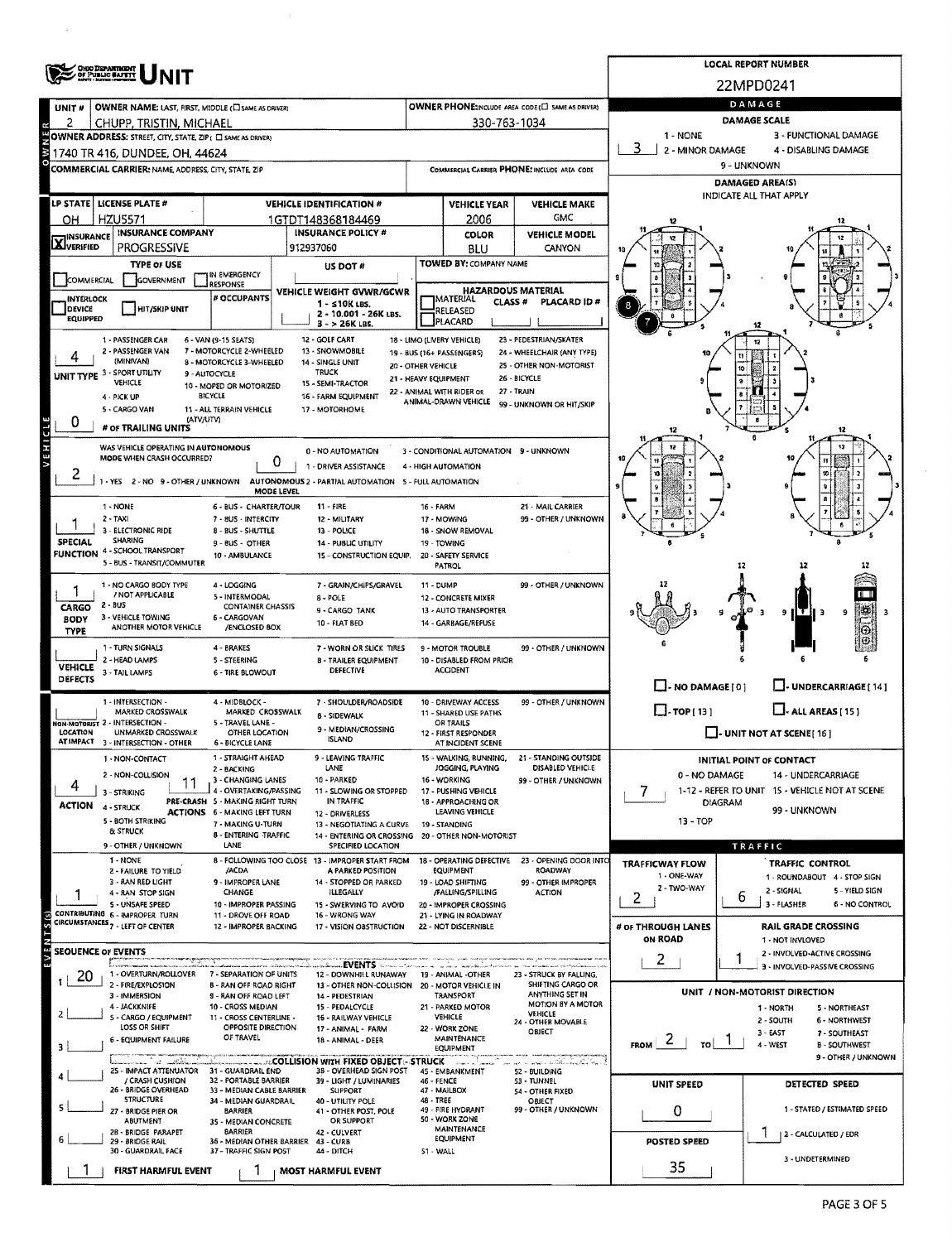|                    |                                                                    | <b>WEINER MOTORIST / NON-MOTORIST</b>                                                                                                                      |  |                                                     |                      |                                                                      |                                                                                   |                                                 |                      |                                                                                                         | <b>LOCAL REPORT NUMBER</b><br>22MPD0241     |                            |                                                                        |                        |                                                                               |                                          |                          |  |
|--------------------|--------------------------------------------------------------------|------------------------------------------------------------------------------------------------------------------------------------------------------------|--|-----------------------------------------------------|----------------------|----------------------------------------------------------------------|-----------------------------------------------------------------------------------|-------------------------------------------------|----------------------|---------------------------------------------------------------------------------------------------------|---------------------------------------------|----------------------------|------------------------------------------------------------------------|------------------------|-------------------------------------------------------------------------------|------------------------------------------|--------------------------|--|
|                    | UNIT #                                                             | <b>NAME: LAST, FIRST, MIDDLE</b>                                                                                                                           |  |                                                     |                      |                                                                      |                                                                                   |                                                 |                      |                                                                                                         |                                             |                            | DATE OF BIRTH                                                          |                        |                                                                               | AGE                                      | <b>GENDER</b>            |  |
|                    |                                                                    | VANSICKLE, BRIGETTE, TAYLOR                                                                                                                                |  |                                                     |                      |                                                                      |                                                                                   |                                                 |                      |                                                                                                         | 19<br>F<br>06/29/2002                       |                            |                                                                        |                        |                                                                               |                                          |                          |  |
|                    |                                                                    | <b>ADDRESS: STREET, CITY, STATE, ZIP</b>                                                                                                                   |  |                                                     |                      |                                                                      |                                                                                   |                                                 |                      |                                                                                                         | <b>CONTACT PHONE - INCLUDE AREA CODE</b>    |                            |                                                                        |                        |                                                                               |                                          |                          |  |
| <b>AOTOM-MOTOR</b> |                                                                    | 471 HEBRON ST., MILLERSBURG, OH, 44654                                                                                                                     |  |                                                     |                      |                                                                      |                                                                                   |                                                 |                      |                                                                                                         |                                             | 330-600-9530               |                                                                        |                        |                                                                               |                                          |                          |  |
|                    |                                                                    | <b>SAFETY EQUIPMENT</b><br><b>INJURIES IINJURED</b><br><b>EMS AGENCY (NAME)</b><br>INJURED TAKEN TO: MEDICAL FACILITY (NAME, CITY)<br>USED<br><b>TAKEN</b> |  |                                                     |                      |                                                                      |                                                                                   |                                                 |                      |                                                                                                         |                                             | 1DOT-Compliant             | <b>SEATING</b><br><b>POSITION</b>                                      |                        | AIR BAG USAGE                                                                 | <b>EJECTION</b>                          | <b>TRAPPED</b>           |  |
|                    | 5                                                                  | BY<br>$\Box$                                                                                                                                               |  |                                                     |                      |                                                                      |                                                                                   |                                                 |                      | 4                                                                                                       |                                             | MC HELMET                  | 1                                                                      |                        | 1                                                                             | 1                                        | 1                        |  |
| <b>MOTORIST</b>    | OL STATE                                                           |                                                                                                                                                            |  | <b>OPERATOR LICENSE NUMBER</b>                      |                      |                                                                      | OFFENSE CHARGED                                                                   |                                                 | LOCAL<br>CODE        | OFFENSE DESCRIPTION                                                                                     |                                             |                            |                                                                        |                        | <b>CITATION NUMBER</b>                                                        |                                          |                          |  |
|                    | OН                                                                 | UU358158                                                                                                                                                   |  |                                                     |                      | 333.03A                                                              |                                                                                   |                                                 | ΙXΙ                  | <b>ACDA</b>                                                                                             |                                             |                            | 1A3R3UN                                                                |                        |                                                                               |                                          |                          |  |
|                    | OL CLASS                                                           | <b>ENDORSEMENT</b>                                                                                                                                         |  | <b>RESTRICTION SELECT UP TO 3</b>                   | <b>DRIVER</b>        | <b>DISTRACTED</b>                                                    | ALCOHOL                                                                           | ALCOHOL / DRUG SUSPECTED<br>MARUUANA            |                      | <b>CONDITION</b>                                                                                        | <b>STATUS</b>                               | <b>TYPE</b>                | <b>ALCOHOL TEST</b><br>VALUE                                           |                        | <b>DRUG TEST(S)</b><br><b>STATUS</b><br><b>TYPE</b><br>RESULTS SELECT UP TO 4 |                                          |                          |  |
|                    | 4                                                                  |                                                                                                                                                            |  |                                                     | IBY <sub>1</sub>     |                                                                      | OTHER DRUG                                                                        |                                                 |                      | 1                                                                                                       | 1                                           | -1                         |                                                                        | 1                      | -1                                                                            |                                          |                          |  |
|                    | UNIT <sup>#</sup>                                                  |                                                                                                                                                            |  | NAME: LAST, FIRST, MIDDLE                           |                      |                                                                      |                                                                                   |                                                 |                      |                                                                                                         |                                             |                            | DATE OF BIRTH                                                          |                        |                                                                               | AGE                                      | <b>GENDER</b>            |  |
|                    | 2                                                                  |                                                                                                                                                            |  | CHUPP, TRISTIN, MICHAEL                             |                      |                                                                      |                                                                                   |                                                 |                      |                                                                                                         |                                             |                            | 09/01/2003                                                             |                        |                                                                               | 18                                       | м                        |  |
|                    |                                                                    | <b>ADDRESS: STREET, CITY, STATE, ZIP</b>                                                                                                                   |  |                                                     |                      |                                                                      |                                                                                   |                                                 |                      |                                                                                                         |                                             |                            | <b>CONTACT PHONE - INCLUDE AREA CODE</b>                               |                        |                                                                               |                                          |                          |  |
|                    |                                                                    |                                                                                                                                                            |  | 1740 TR 416, DUNDEE, OH, 44624                      |                      |                                                                      |                                                                                   |                                                 |                      |                                                                                                         |                                             | 330-763-1034               |                                                                        |                        |                                                                               |                                          |                          |  |
| W-NON /            |                                                                    | INJURIES <b>I</b> INJURED<br>TAKEN                                                                                                                         |  | <b>EMS AGENCY (NAME)</b>                            | t.                   |                                                                      |                                                                                   | INJURED TAKEN TO: MEDICAL FACILITY (NAME, CITY) |                      | <b>SAFETY EQUIPMENT</b><br>USED                                                                         |                                             | 1DOT-Compliant             | <b>SEATING</b><br>POSITION                                             |                        | AIR BAG USAGE<br><b>EJECTION</b><br><b>TRAPPED</b>                            |                                          |                          |  |
|                    | 5                                                                  | BY<br>بال                                                                                                                                                  |  |                                                     |                      |                                                                      |                                                                                   |                                                 |                      |                                                                                                         |                                             | <sup>I</sup> MC HELMET     | 1                                                                      |                        | 1<br>1                                                                        |                                          |                          |  |
| <b>OTORIST</b>     |                                                                    |                                                                                                                                                            |  | OL STATE OPERATOR LICENSE NUMBER                    |                      |                                                                      | OFFENSE CHARGED                                                                   |                                                 | LOCAL<br>CODE        | OFFENSE DESCRIPTION                                                                                     |                                             |                            |                                                                        |                        | <b>CITATION NUMBER</b>                                                        |                                          |                          |  |
|                    | OН                                                                 | UQ709173                                                                                                                                                   |  |                                                     |                      |                                                                      |                                                                                   |                                                 |                      |                                                                                                         |                                             |                            |                                                                        |                        |                                                                               |                                          |                          |  |
|                    | <b>OL CLASS</b>                                                    | <b>ENDORSEMENT</b>                                                                                                                                         |  | <b>RESTRICTION SELECT UP TO 3</b>                   | <b>DRIVER</b>        | <b>DISTRACTED</b>                                                    | ALCOHOL / DRUG SUSPECTED<br><b>CONDITION</b><br>ALCOHOL<br><b>MARIJUANA</b>       |                                                 |                      |                                                                                                         | <b>STATUS</b>                               | TYPE                       | <b>ALCOHOL TEST</b><br>VALUE                                           | <b>STATUS</b>          | <b>DRUG TEST(S)</b><br>TYPE<br>RESULTS SELECT UP TO 4                         |                                          |                          |  |
|                    | 4                                                                  |                                                                                                                                                            |  |                                                     | BY<br>-1             | OTHER DRUG                                                           |                                                                                   |                                                 | 1                    | 1                                                                                                       |                                             |                            | 1                                                                      | 1                      |                                                                               |                                          |                          |  |
|                    | UNIT #                                                             |                                                                                                                                                            |  | NAME: LAST, FIRST, MIDDLE                           |                      |                                                                      |                                                                                   |                                                 |                      |                                                                                                         |                                             |                            | DATE OF BIRTH                                                          |                        |                                                                               | <b>AGE</b>                               | <b>GENDER</b>            |  |
|                    |                                                                    |                                                                                                                                                            |  |                                                     |                      |                                                                      |                                                                                   |                                                 |                      |                                                                                                         |                                             |                            |                                                                        |                        |                                                                               |                                          |                          |  |
|                    |                                                                    | <b>ADDRESS: STREET, CITY, STATE, ZIP</b>                                                                                                                   |  |                                                     |                      |                                                                      |                                                                                   |                                                 |                      |                                                                                                         |                                             |                            | <b>CONTACT PHONE - INCLUDE AREA CODE</b>                               |                        |                                                                               |                                          |                          |  |
|                    |                                                                    |                                                                                                                                                            |  |                                                     |                      |                                                                      |                                                                                   |                                                 |                      |                                                                                                         |                                             | AIR BAG USAGE              |                                                                        |                        |                                                                               |                                          |                          |  |
| <b>M-NON</b>       |                                                                    | INJURIES INJURED<br><b>EMS AGENCY (NAME)</b><br><b>TAKEN</b>                                                                                               |  |                                                     |                      |                                                                      | INJURED TAKEN TO: MEDICAL FACIUTY (NAME, CITY)<br><b>SAFETY EQUIPMENT</b><br>USED |                                                 |                      |                                                                                                         |                                             | DOT-COMPLIANT<br>MC HELMET | <b>SEATING</b><br><b>POSITION</b>                                      |                        |                                                                               | EJECTION                                 | TRAPPED                  |  |
|                    |                                                                    | BY                                                                                                                                                         |  | OL STATE OPERATOR LICENSE NUMBER                    |                      | <b>LOCAL</b><br><b>OFFENSE CHARGED</b><br><b>OFFENSE DESCRIPTION</b> |                                                                                   |                                                 |                      |                                                                                                         |                                             |                            |                                                                        | <b>CITATION NUMBER</b> |                                                                               |                                          |                          |  |
|                    |                                                                    |                                                                                                                                                            |  |                                                     |                      | <b>CODE</b>                                                          |                                                                                   |                                                 |                      |                                                                                                         |                                             |                            |                                                                        |                        |                                                                               |                                          |                          |  |
|                    | <b>OL CLASS</b>                                                    | <b>ENDORSEMENT</b>                                                                                                                                         |  | <b>RESTRICTION SELECT UP TO 3</b>                   | <b>DRIVER</b>        |                                                                      |                                                                                   | ALCOHOL / DRUG SUSPECTED                        |                      | <b>CONDITION</b>                                                                                        | ALCOHOL TEST                                |                            |                                                                        |                        | <b>DRUG TEST(S)</b>                                                           |                                          |                          |  |
|                    |                                                                    |                                                                                                                                                            |  |                                                     | BY                   | <b>DISTRACTED</b>                                                    | ALCOHOL                                                                           | <b>MARIJUANA</b>                                |                      |                                                                                                         | <b>STATUS</b>                               | <b>TYPE</b>                | VALUE                                                                  | <b>STATUS</b>          | <b>TYPE</b>                                                                   |                                          | RESULTS SELECT UP TO 4   |  |
|                    |                                                                    |                                                                                                                                                            |  |                                                     |                      |                                                                      | OTHER DRUG                                                                        |                                                 |                      |                                                                                                         |                                             |                            |                                                                        |                        |                                                                               |                                          |                          |  |
| 1 - FATAL          |                                                                    | <b>NJURIES</b>                                                                                                                                             |  | <b>SEATING POSITION</b><br><b>I-FRONT-LEFT SIDE</b> |                      | AIR BAG<br><b>A 1 - NOT DEPLOYED</b>                                 |                                                                                   | OL.                                             |                      | OL RESTRICTION(S)                                                                                       |                                             |                            | <b>DRIVER DISTRA</b><br>1 - NOT DISTRACTED.                            | <b>CTION</b>           |                                                                               | <b>TEST STATU</b><br>1 - None given      |                          |  |
|                    | 2 - SUSPECTED SERIOUS                                              |                                                                                                                                                            |  | (MOTORCYCLE DRIVER):<br>- FRONT - MIDDLE            |                      | 2 - DEPLOYED FRONT<br>3 - DEPLOYED SIDES                             |                                                                                   | 3 - CLASS A<br>$2 - CLASSB$                     |                      | - ALCOHOL INTERLOCK<br><b>DEVICE</b><br><b>CDUINTRASTATE ONLY</b>                                       |                                             |                            | MANUALLY OPERATING AN<br><b>ELECTRONIC</b>                             |                        |                                                                               | 2-TEST REFUSED<br>3 - TEST GIVEN, SMR    |                          |  |
|                    | <b>INJURY</b><br>SUSPECTED MINOR                                   |                                                                                                                                                            |  | 3 - FRONT - RIGHT SIDE<br><b>SECOND - LEFT SIDE</b> | <b>FRONT/SIDE</b>    | - DEPLOYED BOTH                                                      |                                                                                   | $3 - CLASS \subset$                             |                      | <b>CORRECTIVE LENSES</b><br><b>FARM WAIVER</b>                                                          |                                             |                            | <b>COMMUNICATION DEVICE</b><br>(TEXTING, TYPING,                       |                        |                                                                               | / UNUSABLE:                              | CONTAMINATED SAMPLE      |  |
|                    | INJURY<br>4 - POSSIBLE INJURY                                      |                                                                                                                                                            |  | (MOTORCYCLE PASSENGER)<br>SECOND - MIDDLE           |                      | - NOT APPLICABLE<br>9 - DEPLOYMENT UNKNOWN                           |                                                                                   | 4 - REGULAR CLASS<br>$(OHIO = D)$               |                      | EXCEPT CUASS A BUS<br>6 - EXCEPT CLASS A                                                                |                                             |                            | <b>DIALING</b><br>TALKING ON HANDS-FREE                                |                        |                                                                               | 4 - TEST GIVEN/<br><b>RESULTS KNOWNS</b> |                          |  |
|                    |                                                                    | 5 - NO APPARENT INJURY                                                                                                                                     |  | <b>SECOND - RIGHT SIDE</b><br>- THIRD - LEFT SIDE   |                      | EJECTION                                                             |                                                                                   | 5 - M/C MOPED ONLY                              |                      | <b>&amp; CLASS B BUS</b><br><b>EXCEPT TRACTOR-TRAILER</b>                                               |                                             |                            | COMMUNICATION DEVICE<br>4 - TALKING ON HAND-HELD                       |                        |                                                                               | 5-TEST GIVEN,<br><b>RESULTS UNKNOWN</b>  |                          |  |
|                    |                                                                    | <b>INJURIES TAKEN BY</b>                                                                                                                                   |  | (MOTORCYCLE SIDE CAR)<br>THIRD - MIDDLE             | 1-NOT EJECTED        |                                                                      |                                                                                   | 6 - NO VALID OL                                 |                      | : INTERMEDIATE LICENSE<br><b>RESTRICTIONS:</b>                                                          |                                             |                            | COMMUNICATION DEVICE.<br>OTHER ACTIVITY WITH AN                        |                        |                                                                               |                                          | <b>ALCOHOL TEST TYPE</b> |  |
|                    |                                                                    | 1 - NOT TRANSPORTED<br><b>/TREATED AT SCENE</b>                                                                                                            |  | 9-THIRD - RIGHT SIDE<br>10 - SLEEPER SECTION        |                      | 2-PARTIALLY EJECTED<br>3 - TOTALLY EJECTED                           |                                                                                   | <b>OL ENDORSEMENT</b>                           |                      | LEARNER'S PERMIT*<br>restrictions                                                                       |                                             |                            | ELECTRONIC DEVICE<br>6 - PASSENGER <sup>3</sup><br>7-OTHER DISTRACTION |                        | 1-NONE<br>2 BLOOD                                                             |                                          |                          |  |
|                    | <b>EMS</b>                                                         |                                                                                                                                                            |  | OF TRUCK CAB<br>PASSENGER IN                        |                      | 4 - NOT APPLICABLE                                                   |                                                                                   | H - HAZMAT<br>M - MOTORCYCLE                    |                      | 10 - UMITED TO DAYLIGHT<br>only:                                                                        |                                             |                            | INSIDE THE VEHICLE<br>- OTHER DISTRACTION                              |                        | - URINE                                                                       |                                          |                          |  |
|                    | 3 - POLICE                                                         | 9 - OTHER / UNKNOWN                                                                                                                                        |  | OTHER ENCLOSED CARGO<br>AREA (NON-TRAILING UNIT)    |                      | TRAPPED<br>p:- Passenger<br>1. NOT TRAPPED                           |                                                                                   |                                                 | 12 - LIMITED - OTHER | - LIMITED TO EMPLOYMENT<br><b>OUTSIDE THE VEHICLE</b><br>9 - OTHER / UNKNOWN<br>13 - MECHANICAL DEVICES |                                             |                            |                                                                        | 4 - BREATH<br>5-OTHER  |                                                                               |                                          |                          |  |
|                    |                                                                    | <b>SAFETY EQUIPMENT</b>                                                                                                                                    |  | <b>BUS, PICK-UP WITH CAPY</b><br>- PASSENGER IN     |                      | 2 - EXTRICATED BY<br>MECHANICAL MEANS                                |                                                                                   | N-TANKER<br>Q - MOTOR SCOOTER                   |                      | (SPECIAL BRAKES, HAND<br><b>CONTROLS, OR OTHER</b>                                                      |                                             |                            | <b>CONDITION</b>                                                       |                        | া ∻NONE                                                                       | <b>DRUG TEST TYPE</b>                    |                          |  |
|                    | 1 - NONE USED                                                      |                                                                                                                                                            |  | UNENCLOSED CARGO AREA<br>- TRAILING UNIT.<br>13.    | <b>EFREED BY SEE</b> |                                                                      | NON-MECHANICAL MEANS                                                              | R - THREE-WHEEL<br>MOTORCYCLE                   |                      | ADAPTIVE DEVICES)<br>MILITARY VEHICLES ONLY                                                             |                                             |                            | APPARENTLY NORMAL<br>- PHYSICAL IMPAIRMENT                             |                        | 2-BLOOD<br>3 - URINE                                                          |                                          |                          |  |
|                    | <b>USED</b>                                                        | SHOULDER BELT ONLY<br>14 - RIDING ON VEHICLE<br><b>EXTERIOR</b>                                                                                            |  |                                                     |                      |                                                                      |                                                                                   | S - SCHOOL BUS                                  |                      | 15 - MOTOR VEHICLES<br>WITHOUT-AIR BRAKES                                                               | <b>EMOTIONAL (E.G.</b><br>DEPRESSED, ANGRY, |                            |                                                                        |                        | 4 OTHER                                                                       |                                          |                          |  |
|                    |                                                                    | LAP BELT ONLY USED<br>(NON-TRAILING UNIT)<br>15 - NON-MOTORIST<br>4 - SHOULDER & LAP BELT                                                                  |  |                                                     |                      |                                                                      |                                                                                   | T - DOUBLE & TRIPLE<br>TRAILERS                 |                      | <b>16 - OUTSIDE MIRROR</b><br>17 - PROSTHETIC AID<br>18 OTHER                                           | <b>DISTURBED)</b><br>- ILLNESS"             |                            |                                                                        |                        | <b>DRUG TEST RESULT(S</b><br>- AMPHETAMINES                                   |                                          |                          |  |
|                    | <b>USED</b>                                                        | 5 - CHILD RESTRAINT SYSTEM.                                                                                                                                |  | 99 - OTHER / UNKNOWN                                |                      |                                                                      |                                                                                   | X - TANKER / HAZMAT                             |                      | 5 - FELL ASLEEP, FAINTED,<br>FATIGUED, ETC.                                                             |                                             |                            | 2 - BARBITURATES II<br>3 - BENZODIAZEPINES                             |                        |                                                                               |                                          |                          |  |
|                    | FORWARD FACING                                                     | 6 - CHILD RESTRAINT SYSTEM                                                                                                                                 |  |                                                     |                      |                                                                      |                                                                                   | <b>GENDER</b>                                   |                      |                                                                                                         |                                             |                            | <b>6 - UNDER THE INFLUENCE OF</b><br>MEDICATIONS / DRUGS /             |                        | <b>5-COCAINE</b>                                                              | 4 - CANNABINOIDS                         |                          |  |
|                    | REAR FACING<br><b>BOOSTER-SEAT</b><br><b>B-HELMET USED &amp; A</b> |                                                                                                                                                            |  |                                                     |                      |                                                                      |                                                                                   | F - FEMALE<br>M - MALE                          |                      |                                                                                                         |                                             |                            | <b>ALCOHOL</b><br>9 - OTHER / UNKNOWN                                  |                        | 7. OTHER                                                                      | 6 - OPIATES / OPIOIDS                    |                          |  |
|                    |                                                                    | PROTECTIVE PADS USED.<br>(ELBOWS, KNEES, ETC)                                                                                                              |  |                                                     |                      |                                                                      |                                                                                   | <b>U- OTHER / UNKNOWN</b>                       |                      |                                                                                                         |                                             |                            |                                                                        |                        |                                                                               | <b>B - NEGATIVE RESULTS</b>              |                          |  |
|                    |                                                                    | 10 - REFLECTIVE CLOTHING                                                                                                                                   |  |                                                     |                      |                                                                      |                                                                                   |                                                 |                      |                                                                                                         |                                             |                            |                                                                        |                        |                                                                               |                                          |                          |  |
|                    |                                                                    | 11 - LIGHTING - PEDESTRIAN<br>/ BICYCLE ONLY<br>99 - OTHER / UNKNOWN                                                                                       |  |                                                     |                      |                                                                      |                                                                                   |                                                 |                      |                                                                                                         |                                             |                            |                                                                        |                        |                                                                               |                                          |                          |  |

 $\sim$   $\sim$ 

 $\frac{1}{2} \frac{1}{2} \frac{1}{2}$ 

 $\frac{1}{\sqrt{2}}$ 

 $\bar{z}$ 

 $\mathcal{L}_{\mathbf{A}}$ 

 $\mathcal{L}^{\mathcal{L}}$ 

 $\mathcal{A}$ 

 $\hat{\boldsymbol{\beta}}$